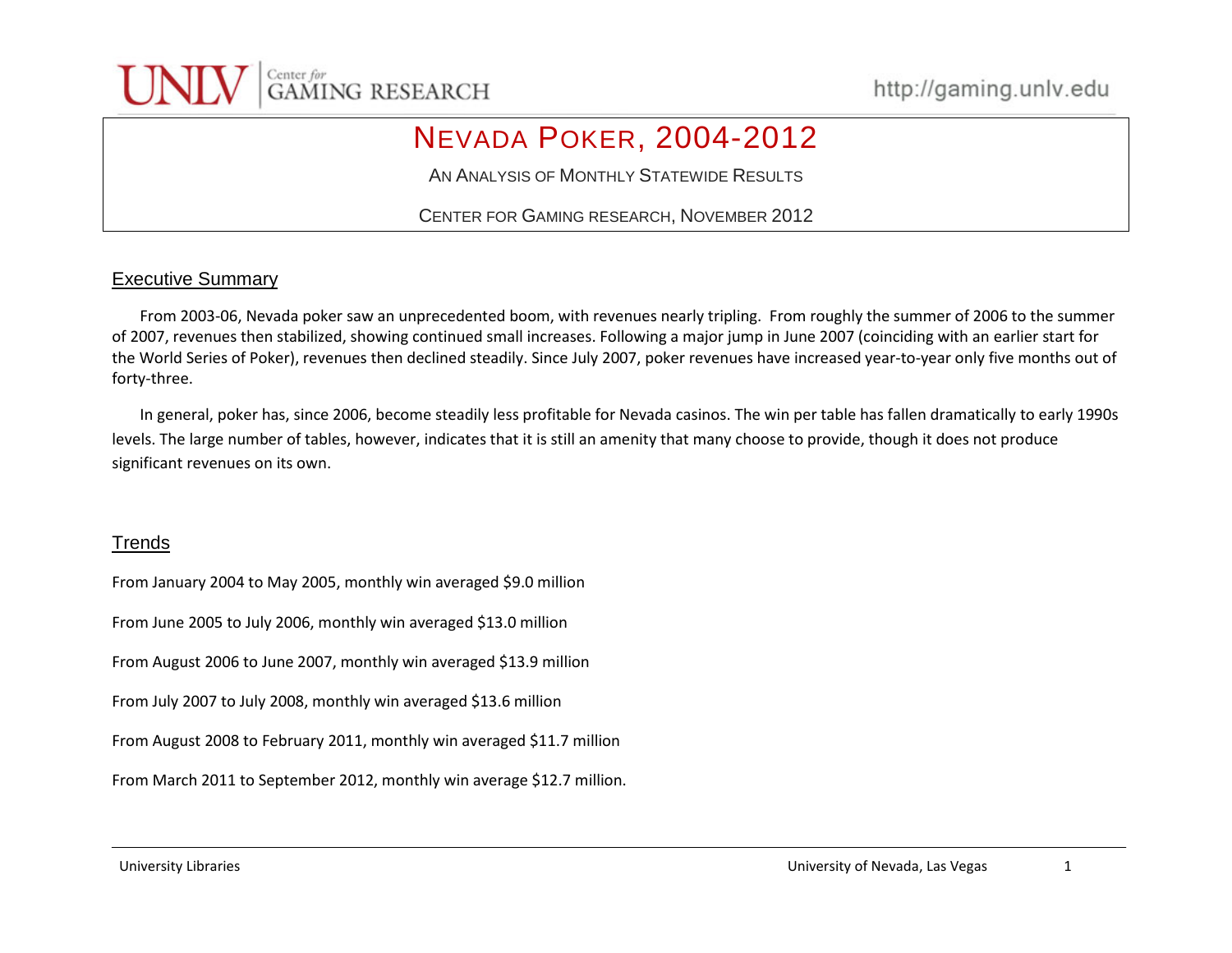# Center for GAMING RESEARCH

### World Series of Poker

Looking at the tables below, it's clear that in many years dozens of tables appear for 2-3 month periods in the summer, then disappear again. These fluctuations are primarily caused by the addition of tables at the Rio during the World Series of Poker: to accommodate cash games, the casino creates an overflow poker room in a ballroom adjacent to the WSOP tournament games. This trend began when Caesars Entertainment (then Harrah's) moved the tournament to the Rio in 2005, and was particularly pronounced from 2006 onward.

The chart below has the dates for the start and end of the World Series of Poker, which may help in identifying months whose results were skewed by a WSOP bump.

| Year | <b>WSOP</b> begins | <b>WSOP</b> ends |
|------|--------------------|------------------|
| 2005 | 2-Jun              | $15$ -Jul        |
| 2006 | $25 - Jun$         | 10-Aug           |
| 2007 | 1-Jun              | 18-Jul           |
| 2008 | 30-May             | $15$ -Jul        |
| 2009 | 27-May             | $15$ -Jul        |
| 2010 | 28-May             | $17$ -Jul        |
| 2011 | 31-May             | 19-Jul           |
| 2012 | 27-May             | 16-Jul           |

#### Notes and Definitions

**Tables** is the total number of tables in operation during the month in question

Win is the total rake collected, in thousands of dollars. Add \$ 000 for total

**Change** is the percentage change in win from the previous year

**Rev/Tbl** is the average monthly revenue per table in dollars.

All data taken from Nevada Gaming Revenue Reports for their respective months.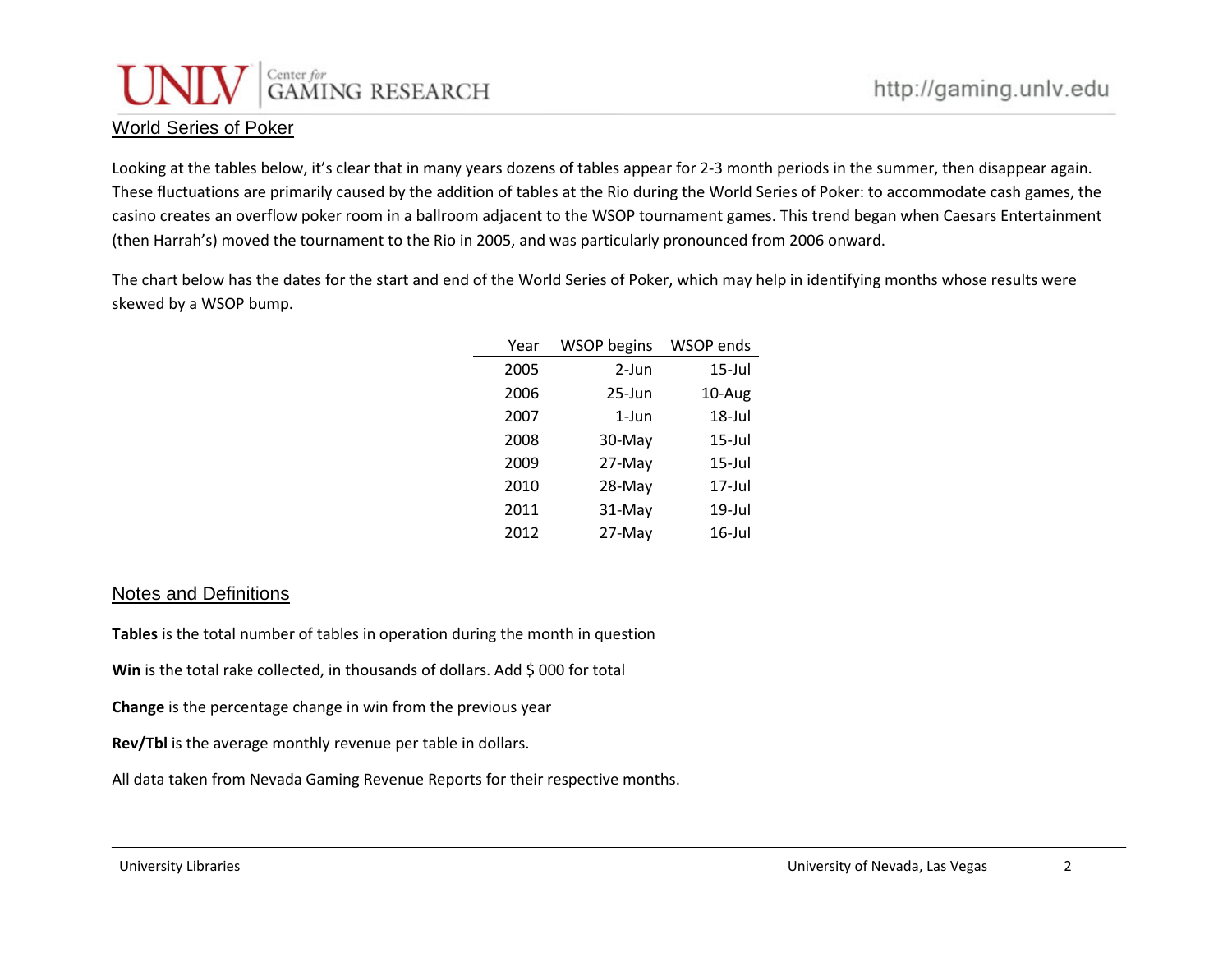

|               |               |        |        |         | $\frac{1}{100}$ The Roberto, Hovada Hokor, barraary 200 Fooptombor 2012 |        |        |         |         |
|---------------|---------------|--------|--------|---------|-------------------------------------------------------------------------|--------|--------|---------|---------|
| Month         | <b>Tables</b> | Win    | Change | Rev/Tbl | Month                                                                   | Tables | Win    | Change  | Rev/Tbl |
| Jan-04        | 408           | 7,043  | 44.43  | 17,262  | May-06                                                                  | 905    | 13,280 | 12.21   | 14,674  |
| Feb-04        | 386           | 6,747  | 57.55  | 17,479  | Jun-06                                                                  | 963    | 12,489 | 3.03    | 12,969  |
| Mar-04        | 419           | 7,767  | 51.55  | 18,537  | Jul-06                                                                  | 960    | 16,908 | 24.39   | 17,613  |
| Apr-04        | 471           | 7,554  | 29.23  | 16,038  | Aug-06                                                                  | 915    | 13,788 | 17.68   | 15,069  |
| May-04        | 484           | 8,816  | 15.59  | 18,215  | Sep-06                                                                  | 908    | 12,591 | 11.21   | 13,867  |
| Jun-04        | 488           | 7,128  | 44.46  | 14,607  | Oct-06                                                                  | 913    | 12,469 | 2.93    | 13,657  |
| Jul-04        | 537           | 8,507  | 49.21  | 15,842  | Nov-06                                                                  | 899    | 12,537 | 4.12    | 13,945  |
| Aug-04        | 490           | 8,775  | 44.62  | 17,908  | Dec-06                                                                  | 885    | 14,405 | 6.54    | 16,277  |
| Sep-04        | 537           | 8,591  | 58.29  | 15,998  | Jan-07                                                                  | 881    | 13,861 | 4.90    | 15,733  |
| Oct-04        | 517           | 9,189  | 55.19  | 17,774  | Feb-07                                                                  | 890    | 13,210 | 6.31    | 14,843  |
| Nov-04        | 525           | 8,846  | 51.84  | 16,850  | Mar-07                                                                  | 897    | 15,174 | 7.84    | 16,916  |
| Dec-04        | 549           | 9,899  | 49.03  | 18,031  | Apr-07                                                                  | 895    | 13,369 | 4.83    | 14,937  |
| Jan-05        | 562           | 10,190 | 44.68  | 18,132  | May-07                                                                  | 901    | 14,138 | 6.46    | 15,691  |
| Feb-05        | 570           | 9,873  | 46.33  | 17,321  | Jun-07                                                                  | 960    | 17,661 | 41.41   | 18,397  |
| Mar-05        | 632           | 11,217 | 44.41  | 17,748  | Jul-07                                                                  | 928    | 15,870 | $-6.14$ | 17,101  |
| Apr-05        | 710           | 10,676 | 41.33  | 15,037  | Aug-07                                                                  | 912    | 12,971 | $-5.93$ | 14,223  |
| May-05        | 686           | 11,835 | 34.25  | 17,252  | Sep-07                                                                  | 909    | 12,510 | $-0.64$ | 13,762  |
| Jun-05        | 732           | 12,122 | 70.05  | 16,560  | Oct-07                                                                  | 903    | 12,448 | $-0.16$ | 13,785  |
| Jul-05        | 698           | 13,592 | 59.78  | 19,473  | <b>Nov-07</b>                                                           | 894    | 12,713 | 1.41    | 14,220  |
| Aug-05        | 711           | 11,717 | 33.53  | 16,480  | Dec-07                                                                  | 909    | 14,066 | $-2.35$ | 15,474  |
| Sep-05        | 747           | 11,315 | 33.61  | 15,147  | Jan-08                                                                  | 896    | 12,763 | $-7.89$ | 14,244  |
| Oct-05        | 782           | 12,114 | 31.83  | 15,491  | Feb-08                                                                  | 901    | 13,218 | 0.10    | 14,670  |
| <b>Nov-05</b> | 784           | 12,040 | 36.11  | 15,357  | Mar-08                                                                  | 911    | 13,707 | $-9.64$ | 15,046  |
| Dec-05        | 784           | 13,520 | 36.58  | 17,245  | Apr-08                                                                  | 905    | 12,243 | $-8.42$ | 13,528  |
| Jan-06        | 795           | 13,214 | 29.63  | 16,621  | May-08                                                                  | 901    | 14,138 | 6.46    | 15,691  |
| Feb-06        | 802           | 12,426 | 25.83  | 15,494  | Jun-08                                                                  | 944    | 16,184 | $-8.36$ | 17,144  |
| Mar-06        | 820           | 14,066 | 25.40  | 17,154  | Jul-08                                                                  | 951    | 14,428 | $-9.08$ | 15,171  |
| Apr-06        | 873           | 12,753 | 19.46  | 14,608  |                                                                         |        |        |         |         |

Monthly Results, Nevada Poker, January 2004-September 2012